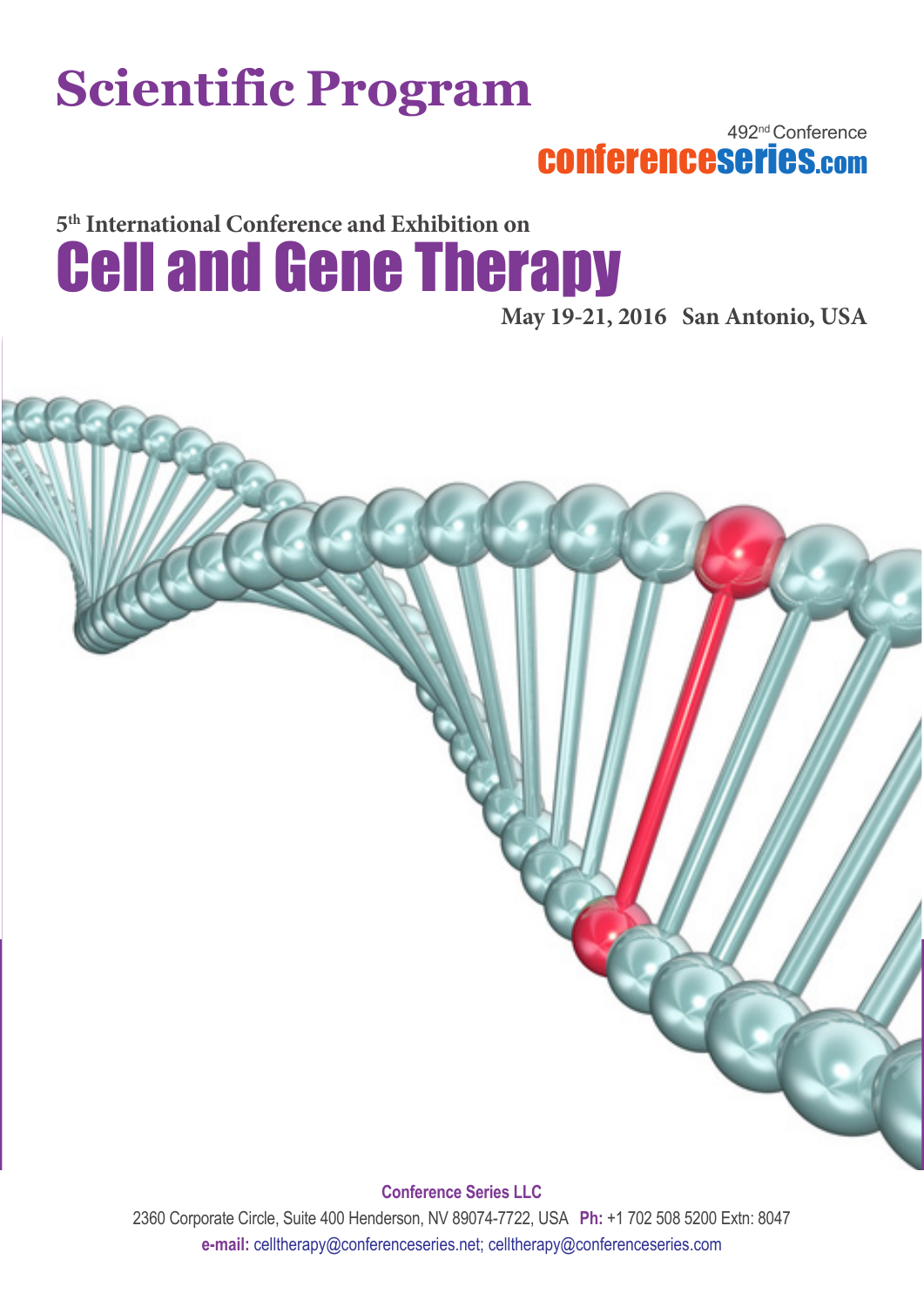|                                                                                                                                                                                                                                                                                                                                                                     |                      |                                                                                                                          | Day 1                                 | May 19, 2016                                                                                                                                                                                                                                                                     |  |  |
|---------------------------------------------------------------------------------------------------------------------------------------------------------------------------------------------------------------------------------------------------------------------------------------------------------------------------------------------------------------------|----------------------|--------------------------------------------------------------------------------------------------------------------------|---------------------------------------|----------------------------------------------------------------------------------------------------------------------------------------------------------------------------------------------------------------------------------------------------------------------------------|--|--|
|                                                                                                                                                                                                                                                                                                                                                                     |                      | 09:00-09:30 Registrations                                                                                                |                                       |                                                                                                                                                                                                                                                                                  |  |  |
|                                                                                                                                                                                                                                                                                                                                                                     |                      |                                                                                                                          | <b>Lone Star West</b>                 |                                                                                                                                                                                                                                                                                  |  |  |
|                                                                                                                                                                                                                                                                                                                                                                     |                      | <b>CONferenceseries.com</b>                                                                                              | 09:30-10:00                           | <b>Opening Ceremony</b>                                                                                                                                                                                                                                                          |  |  |
|                                                                                                                                                                                                                                                                                                                                                                     |                      |                                                                                                                          | <b>Group Photo</b>                    | 10:00-10:10                                                                                                                                                                                                                                                                      |  |  |
|                                                                                                                                                                                                                                                                                                                                                                     | <b>Keynote Forum</b> |                                                                                                                          |                                       |                                                                                                                                                                                                                                                                                  |  |  |
|                                                                                                                                                                                                                                                                                                                                                                     | 10:10-10:50          | <b>Vikas Kundra</b>                                                                                                      | <b>MD Anderson Cancer Center, USA</b> |                                                                                                                                                                                                                                                                                  |  |  |
|                                                                                                                                                                                                                                                                                                                                                                     | 11:10-11:45          | <b>Jennifer Grinnell (Exhibitor)</b><br>Biosheprix, USA                                                                  |                                       | Networking & Refreshments Break 10:50-11:10 @ Foyer                                                                                                                                                                                                                              |  |  |
|                                                                                                                                                                                                                                                                                                                                                                     | 11:45-12:20          | Heidi Strona (Exhibitor)<br>PeproTech, USA                                                                               |                                       |                                                                                                                                                                                                                                                                                  |  |  |
| <b>Track 1: Stem cell Therapies</b><br><b>Track 2: Cellular Therapy</b><br><b>Track 3: Plant Stem cell rejuvenation</b>                                                                                                                                                                                                                                             |                      |                                                                                                                          |                                       |                                                                                                                                                                                                                                                                                  |  |  |
|                                                                                                                                                                                                                                                                                                                                                                     |                      |                                                                                                                          |                                       | Session Chair: Chan-Wha Kim, Korea University College of Life Sciences and Biotechnology, Korea                                                                                                                                                                                  |  |  |
| <b>Session Introduction</b><br>Tittle: Mesenchymal stem cell biology and therapy after ionizing irradiation and wound trauma<br>12:20-12:50<br>Juliann G. Kiang, Uniformed Services University of The Health Sciences, USA<br>Tittle:Media and supplements must be optimized for mesenchymal stem cell expansion<br>12:50-13:20<br>Anjali Verma, EMD Millipore, USA |                      |                                                                                                                          |                                       |                                                                                                                                                                                                                                                                                  |  |  |
|                                                                                                                                                                                                                                                                                                                                                                     |                      |                                                                                                                          |                                       | Lunch Break 13:20-14:00 @ Texas E                                                                                                                                                                                                                                                |  |  |
|                                                                                                                                                                                                                                                                                                                                                                     |                      | 14:00-14:30 cells by electromagnetic field                                                                               |                                       | Tittle:Induction mechanism of neural differentiation of human bone marrow mesenchymal stem<br>Chan-Wha Kim, Korea University College of Life Sciences and Biotechnology, Korea<br>Title:Cellular networking, integration and processing in vivo method to induce pancreatic beta |  |  |
|                                                                                                                                                                                                                                                                                                                                                                     | 14:30-15:00          | treatment or cure for both Type 1 and Type 2 Diabetes<br>Bruno Doiron, University of Texas Health Science Center, USA    |                                       | cell formation in the adult pancreas for the purpose to be used as a preventative or therapeutic                                                                                                                                                                                 |  |  |
|                                                                                                                                                                                                                                                                                                                                                                     | 15:00-15:30          | Ebtesam Al-Ali, Kuwait institute for Scientific Research, Kuwait                                                         |                                       | Title: Molecular detection of tomato yellow leaf curl virus in tomato crops in kuwait                                                                                                                                                                                            |  |  |
|                                                                                                                                                                                                                                                                                                                                                                     | 15:30-16:00          | Hanadi Al-Hashash, Kuwait Institute for Scientific Research, Kuwait                                                      |                                       | <b>Title: TYLCV Characterization and Identification on Cucumber Using ELISA</b>                                                                                                                                                                                                  |  |  |
|                                                                                                                                                                                                                                                                                                                                                                     |                      |                                                                                                                          |                                       | Networking & Refreshments Break 16:00-16:20 @ Foyer                                                                                                                                                                                                                              |  |  |
|                                                                                                                                                                                                                                                                                                                                                                     |                      | 16:20-16:50 retroviruses or nuclear gene manipulation<br>Michael Heggeness, University of Kansas School of Medicine, USA |                                       | Title: creating pluripotent stem cells from an adult animal tissue without the use of any<br>Title: Semenogelin I as an androgen receptor coactivator is a novel molecular target for the                                                                                        |  |  |
|                                                                                                                                                                                                                                                                                                                                                                     |                      | 16:50-17:20 treatment of prostate cancer                                                                                 |                                       | Hiroshi Miyamoto, Johns Hopkins University School of Medicine, USA<br>Title: Regenerative capacity of local intraoral adipose stem cell with demineralized bone matrix                                                                                                           |  |  |
|                                                                                                                                                                                                                                                                                                                                                                     |                      | Lobna Abdel Aziz Aly, Future University, Egypt                                                                           |                                       | 17:20-17:50 versus autologous bone harvesting in canine alveolar bone defects                                                                                                                                                                                                    |  |  |
|                                                                                                                                                                                                                                                                                                                                                                     | 17:50-18:20          | Reza Mehdizadeh, Iranian Breast Cancer Research Center, Iran                                                             | <b>Panel Discussions</b>              | Title: The Endocannabinoid system: Bone to breast therapeutic potential                                                                                                                                                                                                          |  |  |
|                                                                                                                                                                                                                                                                                                                                                                     |                      |                                                                                                                          |                                       |                                                                                                                                                                                                                                                                                  |  |  |
|                                                                                                                                                                                                                                                                                                                                                                     |                      |                                                                                                                          | Day 2                                 | May 20, 2016                                                                                                                                                                                                                                                                     |  |  |

**Lone Star West**

**Track 4: Cancer Gene Therapy Track 5: Advanced Gene Therapeutics**